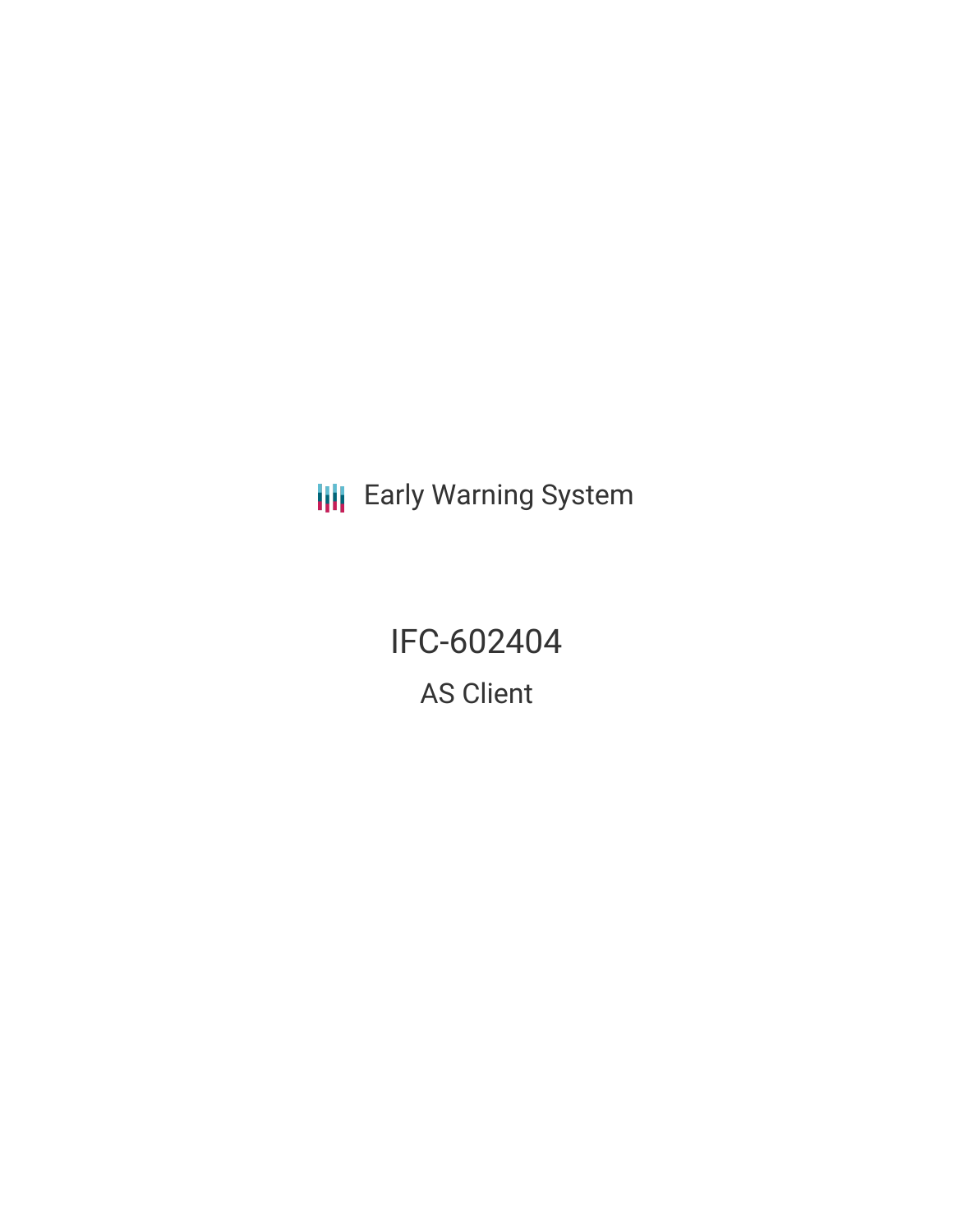| <b>Countries</b>               | Burkina Faso                            |
|--------------------------------|-----------------------------------------|
| <b>Financial Institutions</b>  | International Finance Corporation (IFC) |
| <b>Status</b>                  | Approved                                |
| <b>Bank Risk Rating</b>        | U                                       |
| <b>Voting Date</b>             | 2018-01-02                              |
| <b>Sectors</b>                 | Finance                                 |
| <b>Investment Type(s)</b>      | <b>Advisory Services</b>                |
| <b>Investment Amount (USD)</b> | \$129.00 million                        |
| <b>Project Cost (USD)</b>      | \$129.00 million                        |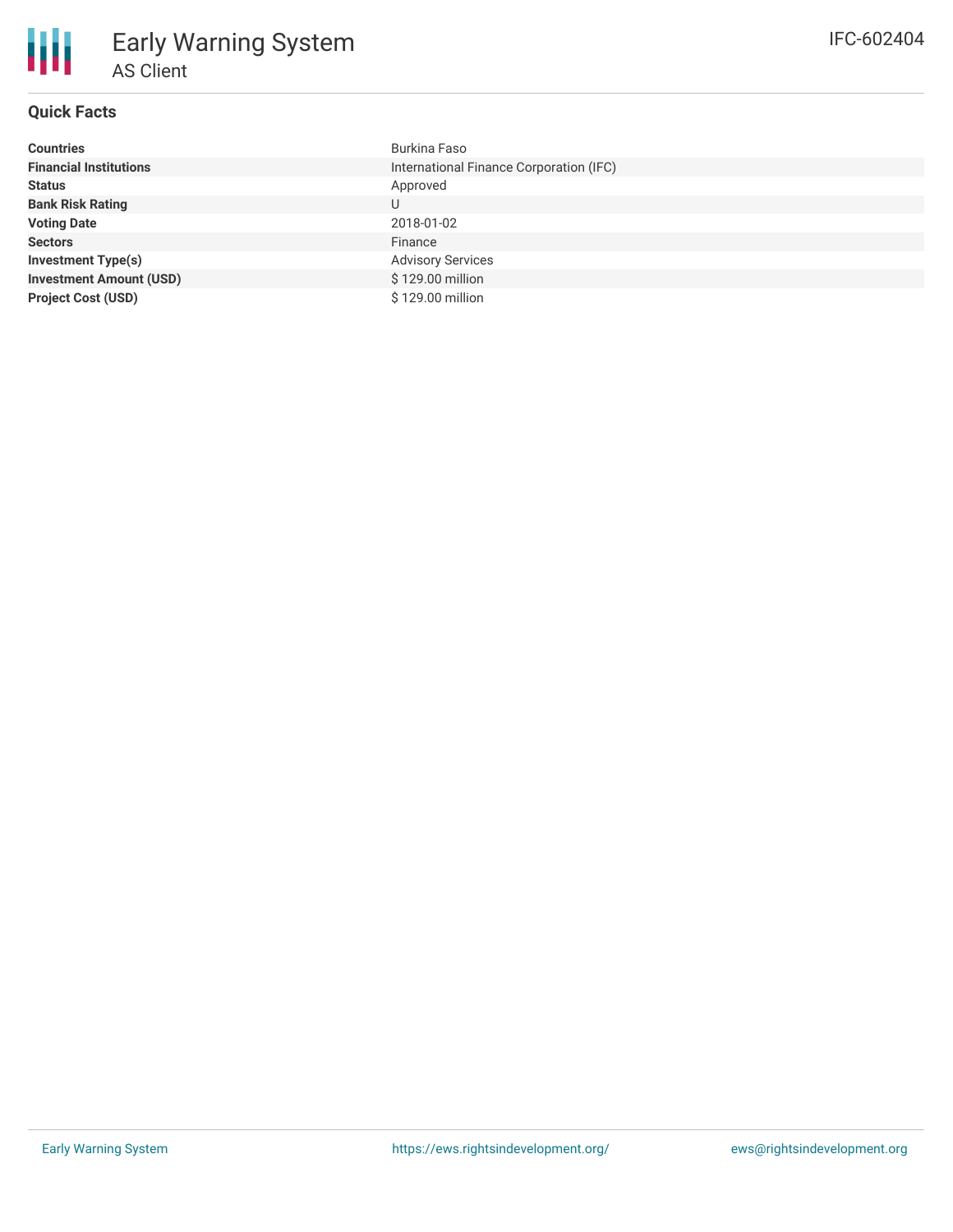

## **Project Description**

According to IFC website, AS Client and IFC intend to work together to define a winning partnership with one or several MMOs in Sub Saharan Africa to provide easier access to financial services to existing and new clients of both the MFI and the MMOs. The goal of this project is to expand outreach, to take advantage of strategic partnerships, to increase outreach to previously ignored segments such as rural areas and financial excluded individuals.

The project aims to provide technical advisory services to support AS Client to develop a strategically relevant partnership with one or more MMOs in Sub Saharan Africa to increase access to financial services in the country. Further, the environmental and social risks will continue to be reviewed throughout the life-cycle of the project.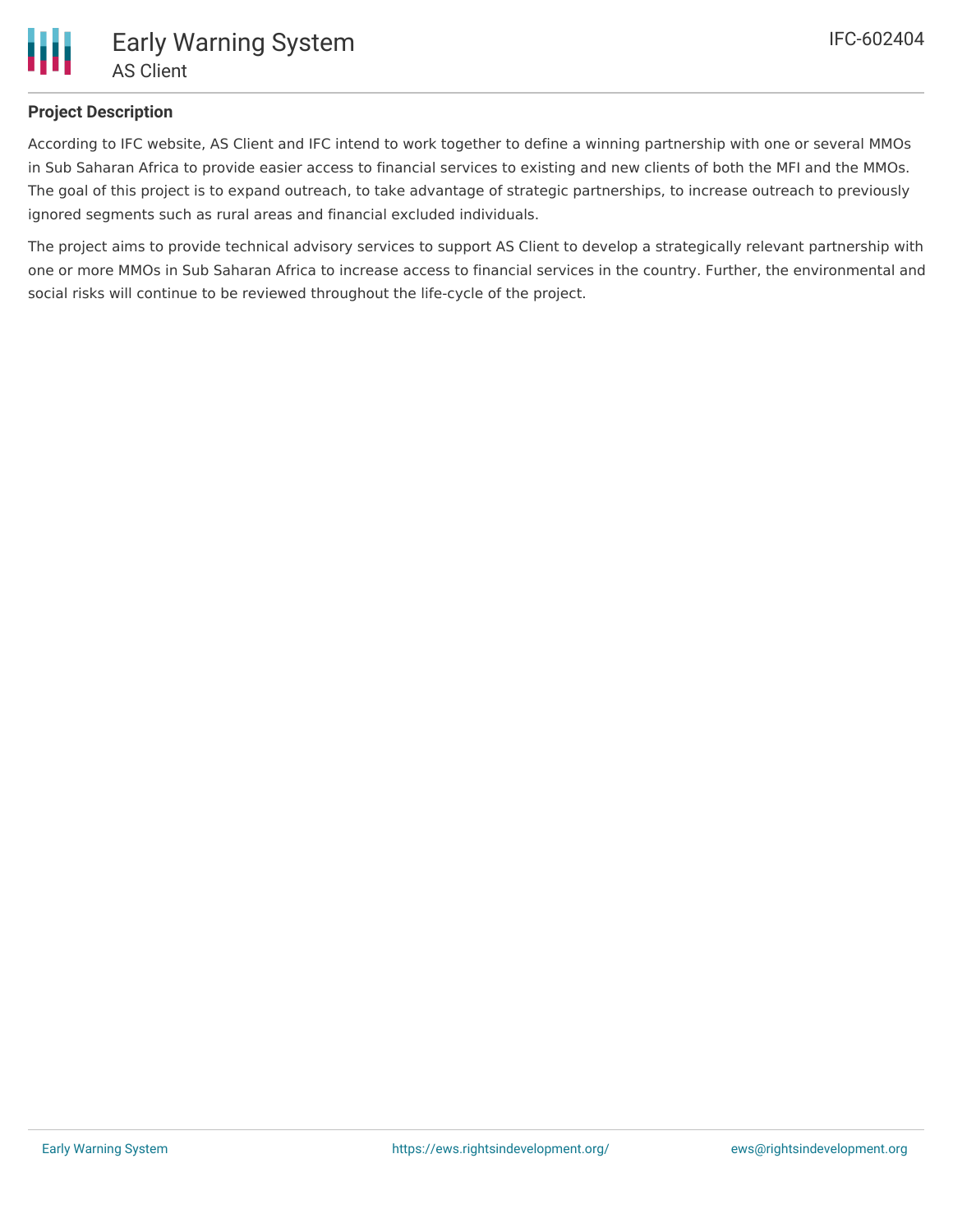## **Investment Description**

• International Finance Corporation (IFC)